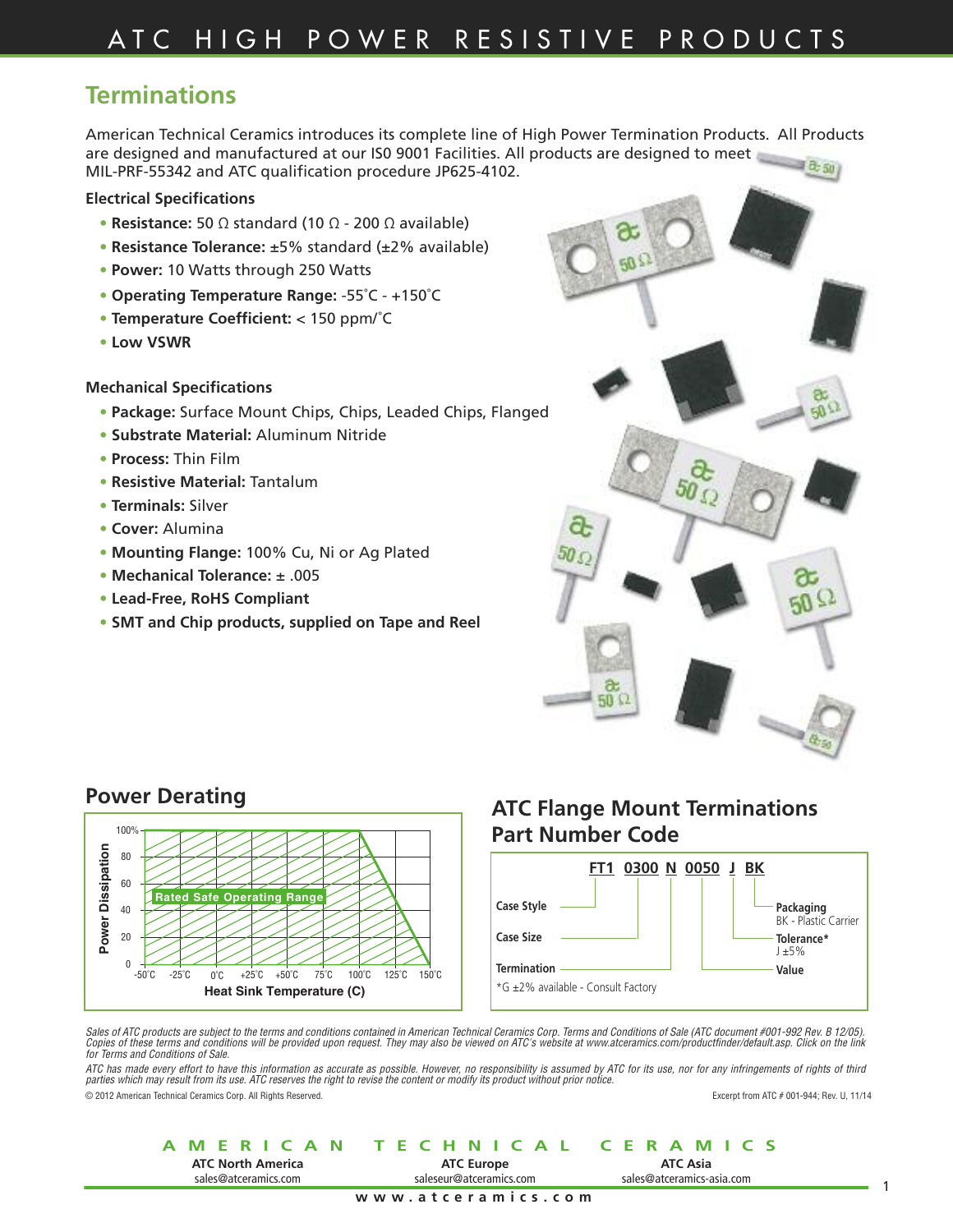# **High Power, Flange Mount Termination**

### **P/N: FT10300N0050J**

#### **Electrical Specifications**

- **• Nominal Impedance:** 50 Ω ±5% standard (other Ω values available)
- **• Power:** 20 Watts
- **• Frequency:** DC to 6 GHz
- **• VSWR:** 1.15:1 @ 4 GHz, 1.25:1 @ 6 GHz,
- **• Operating Temperature Range:** -55˚C to +150˚C
- **• Temperature Coefficient:** <150 ppm/˚C
- **• Tabs:** Silver
- **• Lead-Free, RoHS Compliant**





### **High Power, Flange Mount Termination P/N: FT10301N0050J**

#### **Electrical Specifications**

- **• Nominal Impedance:** 50 Ω ±5% standard (other Ω values available)
- **• Power:** 20 Watts
- **• Frequency:** DC to 6 GHz
- **• VSWR:** 1.15:1 @ 4 GHz, 1.25:1 @ 6 GHz,
- **• Operating Temperature Range:** -55˚C to +150˚C
- **• Temperature Coefficient:** <150 ppm/˚C
- **• Tabs:** Silver
- **• Lead-Free, RoHS Compliant**



#### **For Part Number Code, see page 1.**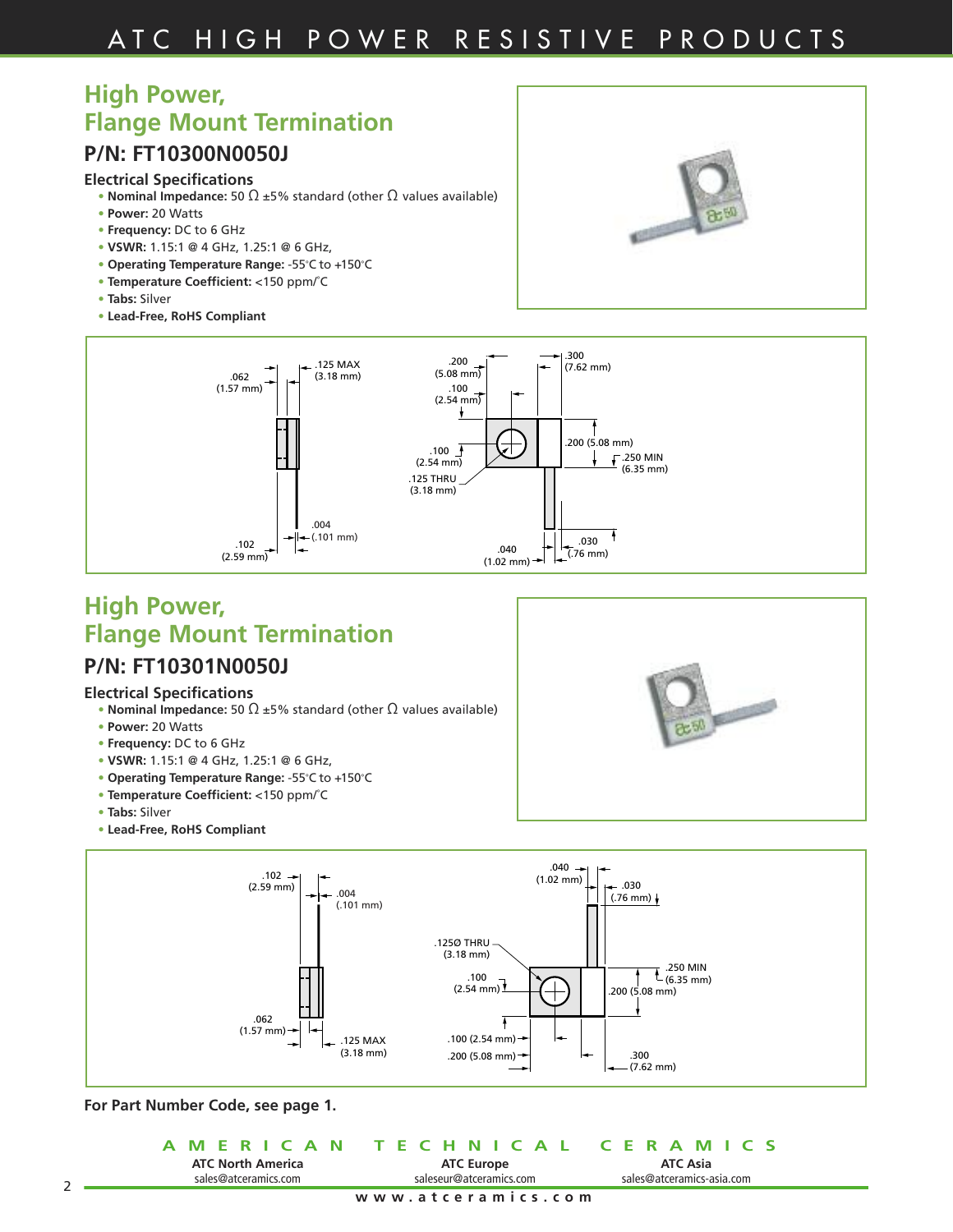# **High Power, Flange Mount Termination**

### **P/N: FT10302N0050J**

#### **Electrical Specifications**

- **• Nominal Impedance:** 50 Ω ±5% standard (other Ω values available)
- **• Power:** 20 Watts
- **• Frequency:** DC to 18 GHz
- **• VSWR:** 1.15:1 @ 15 GHz, 1.25:1 @ 18 GHz
- **• Operating Temperature Range:** -55˚C to +150˚C
- **• Temperature Coefficient:** <150 ppm/˚C
- **• Tabs:** Silver
- **• Lead-Free, RoHS Compliant**





# **High Power, Flange Mount Termination**

### **P/N: FT10500N0050J**

#### **Electrical Specifications**

- **• Nominal Impedance:** 50 Ω ±5% standard (other Ω values available)
- **• Power:** 25 Watts
- **• Frequency:** DC to 6.0 GHz
- **• VSWR:** 1.15:1 @ 4 GHz, 1.25:1 @ 6 GHz
- **• Operating Temperature Range:** -55˚C to +150˚C
- **• Temperature Coefficient:** <150 ppm/˚C
- **• Tabs:** Silver
- **• Lead-Free, RoHS Compliant**





|                          | A MERICAN TECHNICAL CERAMICS |                           |  |
|--------------------------|------------------------------|---------------------------|--|
| <b>ATC North America</b> | <b>ATC Europe</b>            | <b>ATC Asia</b>           |  |
| sales@atceramics.com     | saleseur@atceramics.com      | sales@atceramics-asia.com |  |
|                          | www.atceramics.com           |                           |  |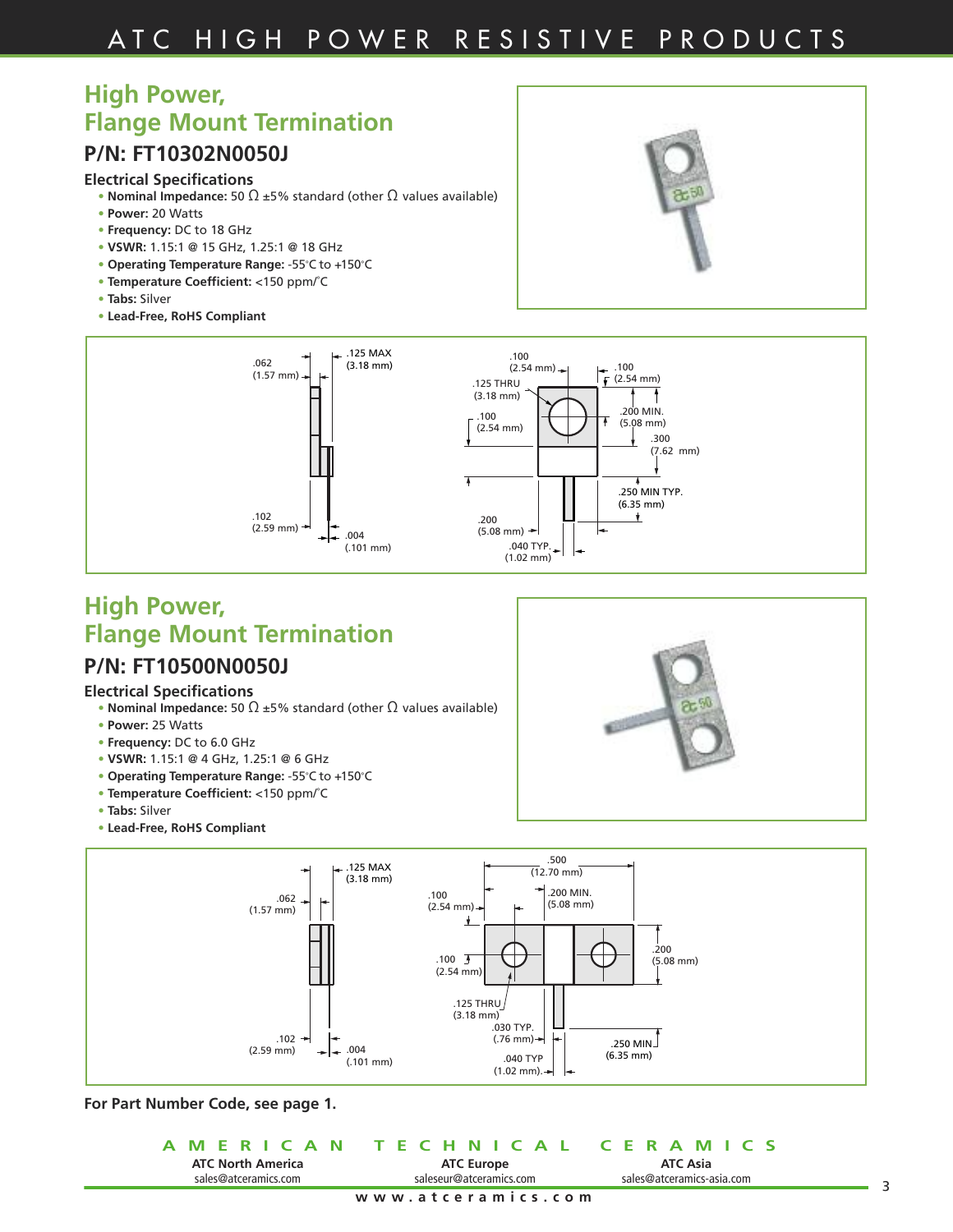# **High Power, Flange Mount Termination**

### **P/N: FT10515N0050J**

#### **Electrical Specifications**

- **• Nominal Impedance:** 50 Ω ±5% standard (other Ω values available)
- **• Power:** 60 Watts
- **• Frequency:** DC to 6.0 GHz
- **• VSWR:** 1.20:1 @ 4 GHz, 1.30:1 @ 6 GHz
- **• Operating Temperature Range:** -55˚C to +150˚C
- **• Temperature Coefficient:** <150 ppm/˚C
- **• Tabs:** Silver
- **• Lead-Free, RoHS Compliant**





# **High Power, Flange Mount Termination**

### **P/N: FT10515N0050J01**

#### **Electrical Specifications**

- **• Nominal Impedance:** 50 Ω ±5% standard (other Ω values available)
- **• Power:** 100 Watts
- **• Frequency:** DC to 2.5 GHz
- **• VSWR:** 1.15:1
- **• Operating Temperature Range:** -55˚C to +150˚C
- **• Temperature Coefficient:** <150 ppm/˚C
- **• Tabs:** Silver
- **• Lead-Free, RoHS Compliant**





**For Part Number Code, see page 1.**

|                          | A MERICAN TECHNICAL CERAMICS |                           |
|--------------------------|------------------------------|---------------------------|
| <b>ATC North America</b> | <b>ATC Europe</b>            | <b>ATC Asia</b>           |
| sales@atceramics.com     | saleseur@atceramics.com      | sales@atceramics-asia.com |
|                          | www.atceramics.com           |                           |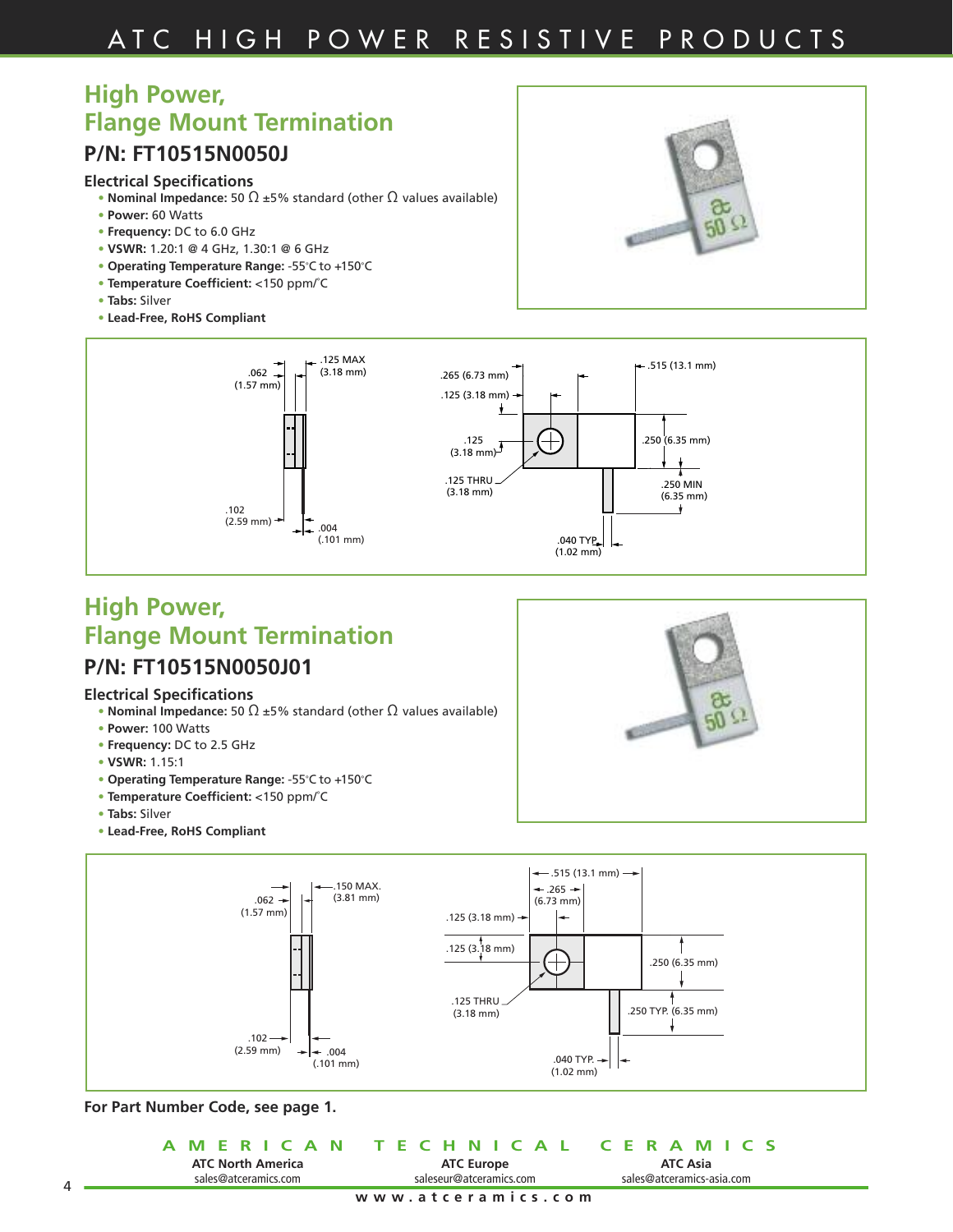# A T C H I G H P O W E R R E S I S T I V E P R O D U C T S

# **High Power, Flange Mount Termination**

### **P/N: FT10515N0050J02**

#### **Electrical Specifications**

- **• Nominal Impedance:** 50 Ω ±5% standard (other Ω values available)
- **• Power:** 100 Watts
- **• Frequency:** DC to 4 GHz
- **• VSWR:** 1.20:1
- **• Operating Temperature Range:** -55˚C to +150˚C
- **• Temperature Coefficient:** <150 ppm/˚C
- **• Tabs:** Silver
- **• Lead-Free, RoHS Compliant**



௷  $50\Omega$ 



# **High Power, Flange Mount Termination**

### **P/N: FT10516N0050J**

#### **Electrical Specifications**

- **• Nominal Impedance:** 50 Ω ±5% standard (other Ω values available)
- **• Power:** 60 Watts
- **• Frequency:** DC to 6 GHz
- **• VSWR:** 1.20:1 @ 4 GHz, 1.30:1 @ 6 GHz
- **• Operating Temperature Range:** -55˚C to +150˚C
- **• Temperature Coefficient:** <150 ppm/˚C
- **• Tabs:** Silver
- **• Lead-Free, RoHS Compliant**



|                          | A MERICAN TECHNICAL CERAMICS |                           |
|--------------------------|------------------------------|---------------------------|
| <b>ATC North America</b> | <b>ATC Europe</b>            | ATC Asia                  |
| sales@atceramics.com     | saleseur@atceramics.com      | sales@atceramics-asia.com |
|                          | www.atceramics.com           |                           |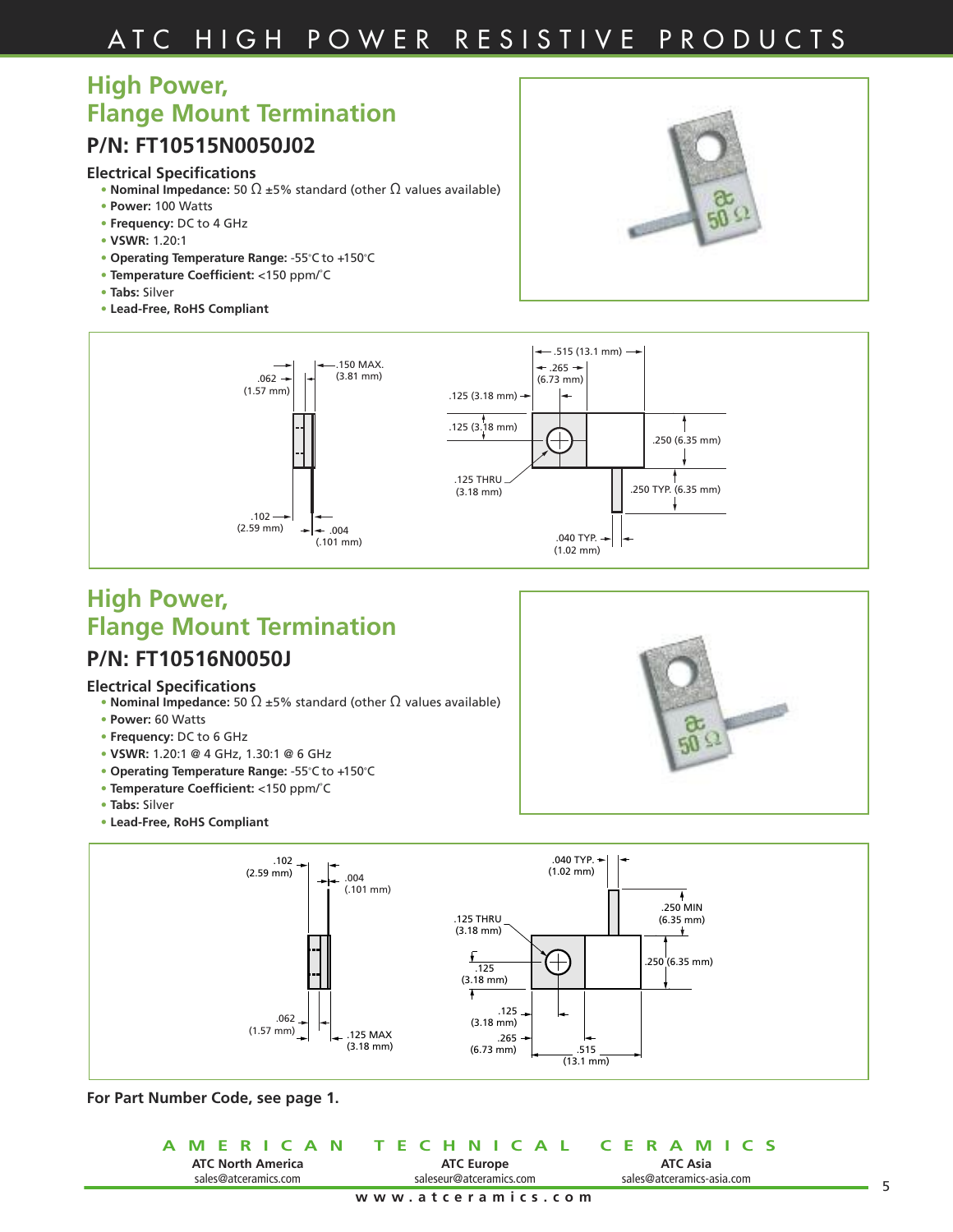# A T C H I G H P O W E R R E S I S T I V E P R O D U C T S

### **High Power, Flange Mount Termination**

### **P/N: FT10516N0050J01**

### **Electrical Specifications**

- **• Nominal Impedance:** 50 Ω ±5% standard (other Ω values available)
- **• Power:** 100 Watts
- **• Frequency:** DC to 2.5 GHz
- **• VSWR:** 1.15:1
- **• Operating Temperature Range:** -55˚C to +150˚C
- **• Temperature Coefficient:** <150 ppm/˚C
- **• Tabs:** Silver
- **• Lead-Free, RoHS Compliant**





### **High Power, Flange Mount Termination P/N: FT10516N0050J02**

#### **Electrical Specifications**

- **• Nominal Impedance:** 50 Ω ±5% standard (other Ω values available)
- **• Power:** 100 Watts
- **• Frequency:** DC to 4 GHz
- **• VSWR:** 1.20:1
- **• Operating Temperature Range:** -55˚C to +150˚C
- **• Temperature Coefficient:** <150 ppm/˚C
- **• Tabs:** Silver
- **• Lead-Free, RoHS Compliant**





**For Part Number Code, see page 1.**

|                          | A MERICAN TECHNICAL CERAMICS |                           |
|--------------------------|------------------------------|---------------------------|
| <b>ATC North America</b> | <b>ATC Europe</b>            | ATC Asia                  |
| sales@atceramics.com     | saleseur@atceramics.com      | sales@atceramics-asia.com |
|                          | www.atceramics.com           |                           |

**College**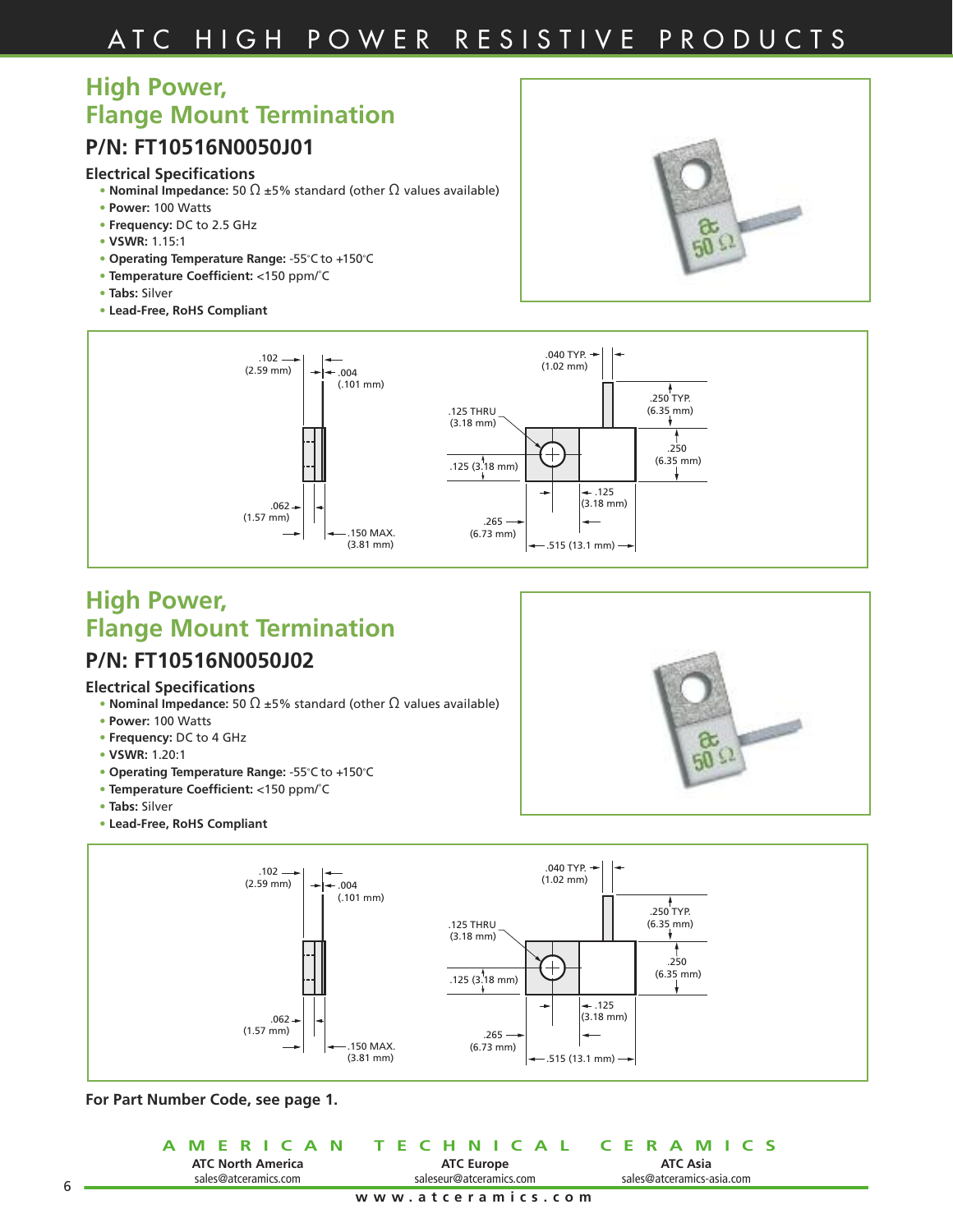# **High Power, Flange Mount Termination**

### **P/N: FT10517N0050J**

#### **Electrical Specifications**

- **• Nominal Impedance:** 50 Ω ±5% standard (other Ω values available)
- **• Power:** 60 Watts
- **• Frequency:** DC to 4 GHz
- **• VSWR:** 1.20:1 @ 4 GHz, 1.30:1 @ 6 GHz
- **• Operating Temperature Range:** -55˚C to +150˚C
- **• Temperature Coefficient:** <150 ppm/˚C
- **• Tabs:** Silver
- **• Lead-Free, RoHS Compliant**





### **High Power, Flange Mount Termination P/N: FT10517N0050J01**

#### **Electrical Specifications**

- **• Nominal Impedance:** 50 Ω ±5% standard (other Ω values available)
- **• Power:** 100 Watts
- **• Frequency:** DC to 2.5 GHz
- **• VSWR:** 1.15:1
- **• Operating Temperature Range:** -55˚C to +150˚C
- **• Temperature Coefficient:** <150 ppm/˚C
- **• Tabs:** Silver
- **• Lead-Free, RoHS Compliant**





**For Part Number Code, see page 1.**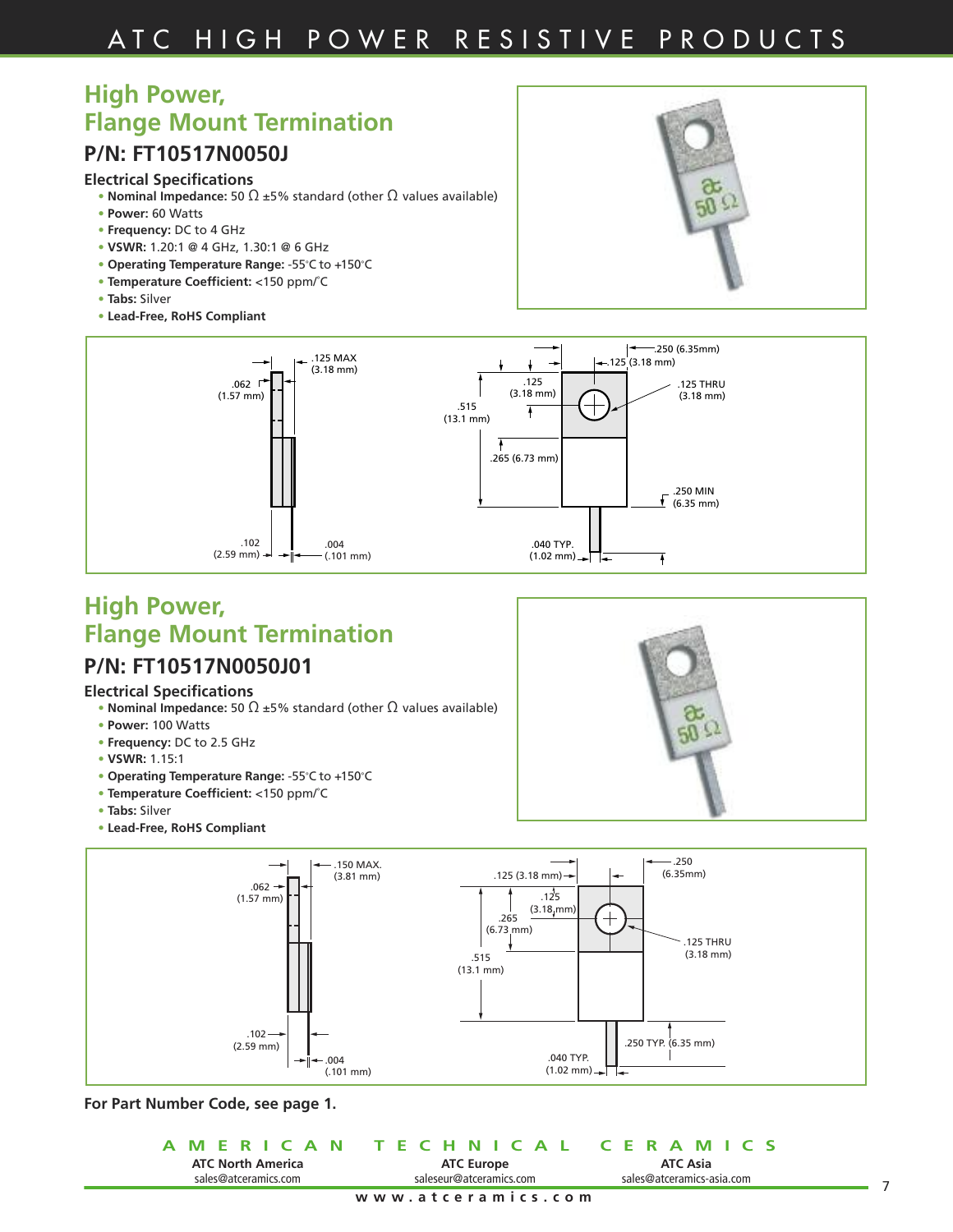# **High Power, Flange Mount Termination**

### **P/N: FT10517N0050J02**

### **Electrical Specifications**

- **• Nominal Impedance:** 50 Ω ±5% standard (other Ω values available)
- **• Power:** 100 Watts
- **• Frequency:** DC to 4 GHz
- **• VSWR:** 1.20:1
- **• Operating Temperature Range:** -55˚C to +150˚C
- **• Temperature Coefficient:** <150 ppm/˚C
- **• Tabs:** Silver
- **• Lead-Free, RoHS Compliant**





# **High Power, Flange Mount Termination**

### **P/N: FT10560N0050J**

#### **Electrical Specifications**

- **• Nominal Impedance:** 50 Ω ±5% standard (other Ω values available)
- **• Power:** 75 Watts
- **• Frequency:** DC to 4 GHz
- **• VSWR:** 1.25:1
- **• Operating Temperature Range:** -55˚C to +150˚C
- **• Temperature Coefficient:** <150 ppm/˚C
- **• Tabs:** Silver
- **• Lead-Free, RoHS Compliant**



**For Part Number Code, see page 1.**

|                          | A MERICAN TECHNICAL CERAMICS |                           |
|--------------------------|------------------------------|---------------------------|
| <b>ATC North America</b> | <b>ATC Europe</b>            | ATC Asia                  |
| sales@atceramics.com     | saleseur@atceramics.com      | sales@atceramics-asia.com |
|                          | www.atceramics.com           |                           |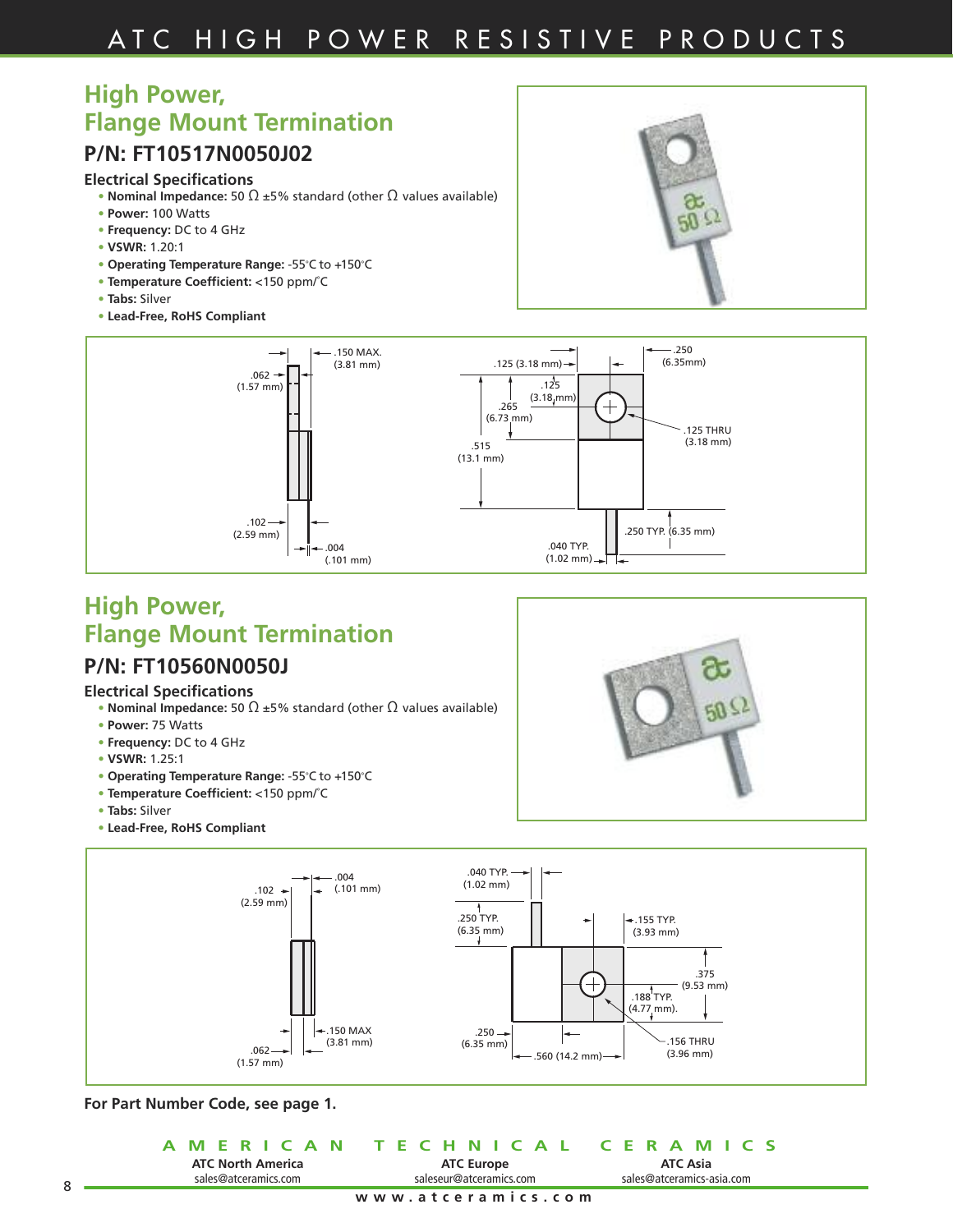# **High Power, Flange Mount Termination**

### **P/N: FT10560N0050J01**

### **Electrical Specifications**

- **• Nominal Impedance:** 50 Ω ±5% standard (other Ω values available)
- **• Power:** 100 Watts
- **• Frequency:** DC to 1.1 GHz
- **• VSWR:** 1.15:1
- **• Operating Temperature Range:** -55˚C to +150˚C
- **• Temperature Coefficient:** <150 ppm/˚C
- **• Tabs:** Silver
- **• Lead-Free, RoHS Compliant**





### **High Power, Flange Mount Termination P/N: FT10560N0050J02**

### **Electrical Specifications**

- **• Nominal Impedance:** 50 Ω ±5% standard (other Ω values available)
- **• Power:** 100 Watts
- **• Frequency:** DC to 2 GHz
- **• VSWR:** 1.20:1
- **• Operating Temperature Range:** -55˚C to +150˚C
- **• Temperature Coefficient:** <150 ppm/˚C
- **• Tabs:** Silver
- **• Lead-Free, RoHS Compliant**



|                          | A MERICAN TECHNICAL CERAMICS |                           |
|--------------------------|------------------------------|---------------------------|
| <b>ATC North America</b> | <b>ATC Europe</b>            | <b>ATC Asia</b>           |
| sales@atceramics.com     | saleseur@atceramics.com      | sales@atceramics-asia.com |
|                          | www.atceramics.com           |                           |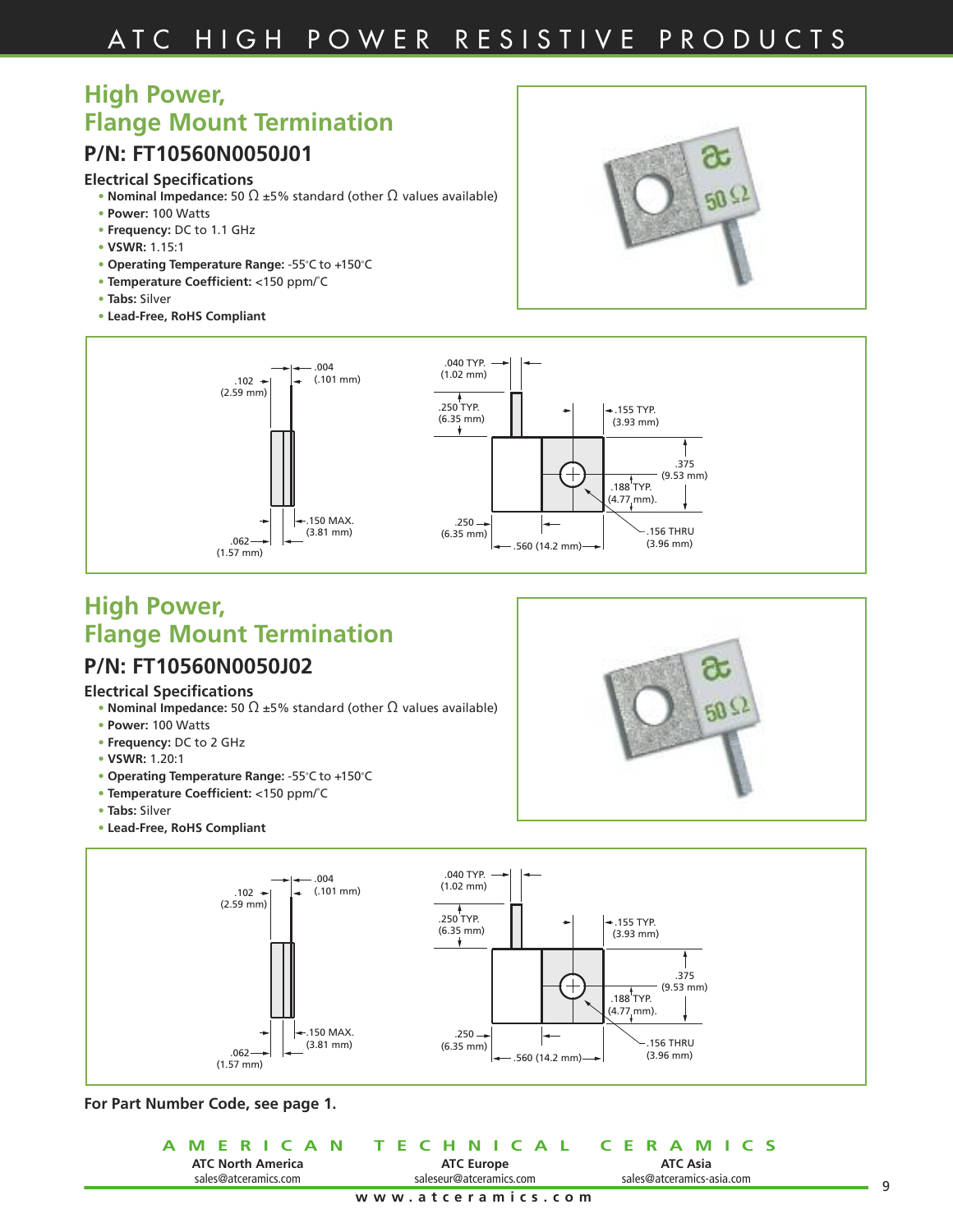# **High Power, Flange Mount Termination**

### **P/N: FT10561N0050J**

#### **Electrical Specifications**

- **• Nominal Impedance:** 50 Ω ±5% standard (other Ω values available)
- **• Power:** 75 Watts
- **• Frequency:** DC to 4.0 GHz
- **• VSWR:** 1.25:1
- **• Operating Temperature Range:** -55˚C to +150˚C
- **• Temperature Coefficient:** <150 ppm/˚C
- **• Tabs:** Silver
- **• Lead-Free, RoHS Compliant**





### **High Power, Flange Mount Termination P/N: FT10561N0050J01**

#### **Electrical Specifications**

- **• Nominal Impedance:** 50 Ω ±5% standard (other Ω values available)
- **• Power:** 100 Watts
- **• Frequency:** DC to 1.1 GHz
- **• VSWR:** 1.15:1
- **• Operating Temperature Range:** -55˚C to +150˚C
- **• Temperature Coefficient:** <150 ppm/˚C
- **• Tabs:** Silver
- **• Lead-Free, RoHS Compliant**





**For Part Number Code, see page 1.**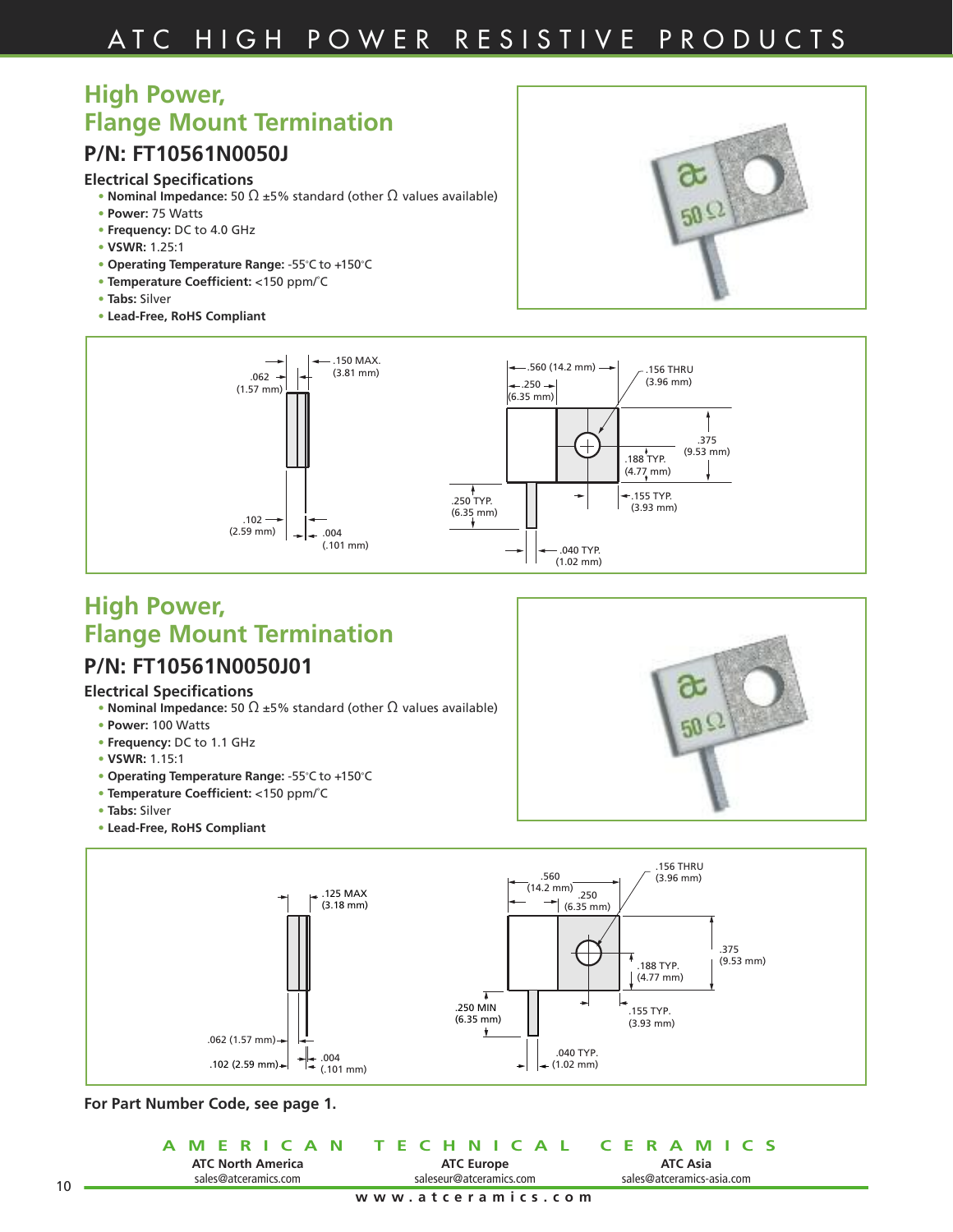### **High Power, Flange Mount Termination**

### **P/N: FT10561N0050J02**

#### **Electrical Specifications**

- **Nominal Impedance:** 50  $\Omega$  ±5% standard (other  $\Omega$  values available)
- **• Power:** 100 Watts
- **• Frequency:** DC to 2 GHz
- **• VSWR:** 1.20:1
- **• Operating Temperature Range:** -55˚C to +150˚C
- **• Temperature Coefficient:** <150 ppm/˚C
- **• Tabs:** Silver
- **• Lead-Free, RoHS Compliant**





### **High Power, Flange Mount Termination**

### **P/N: FT10800N0050J**

#### **Electrical Specifications**

- **Nominal Impedance:** 50  $\Omega$  ±5% standard (other  $\Omega$  values available)
- **• Power:** 50 Watts
- **• Frequency:** DC to 6 GHz
- **• VSWR:** 1.10:1 @ 4.5 GHz, 1.18:1 @ 6.0GHz
- **• Operating Temperature Range:** -55˚C to +150˚C
- **• Tabs:** Silver
- **• Lead-Free, RoHS Compliant**





**For Part Number Code, see page 1.**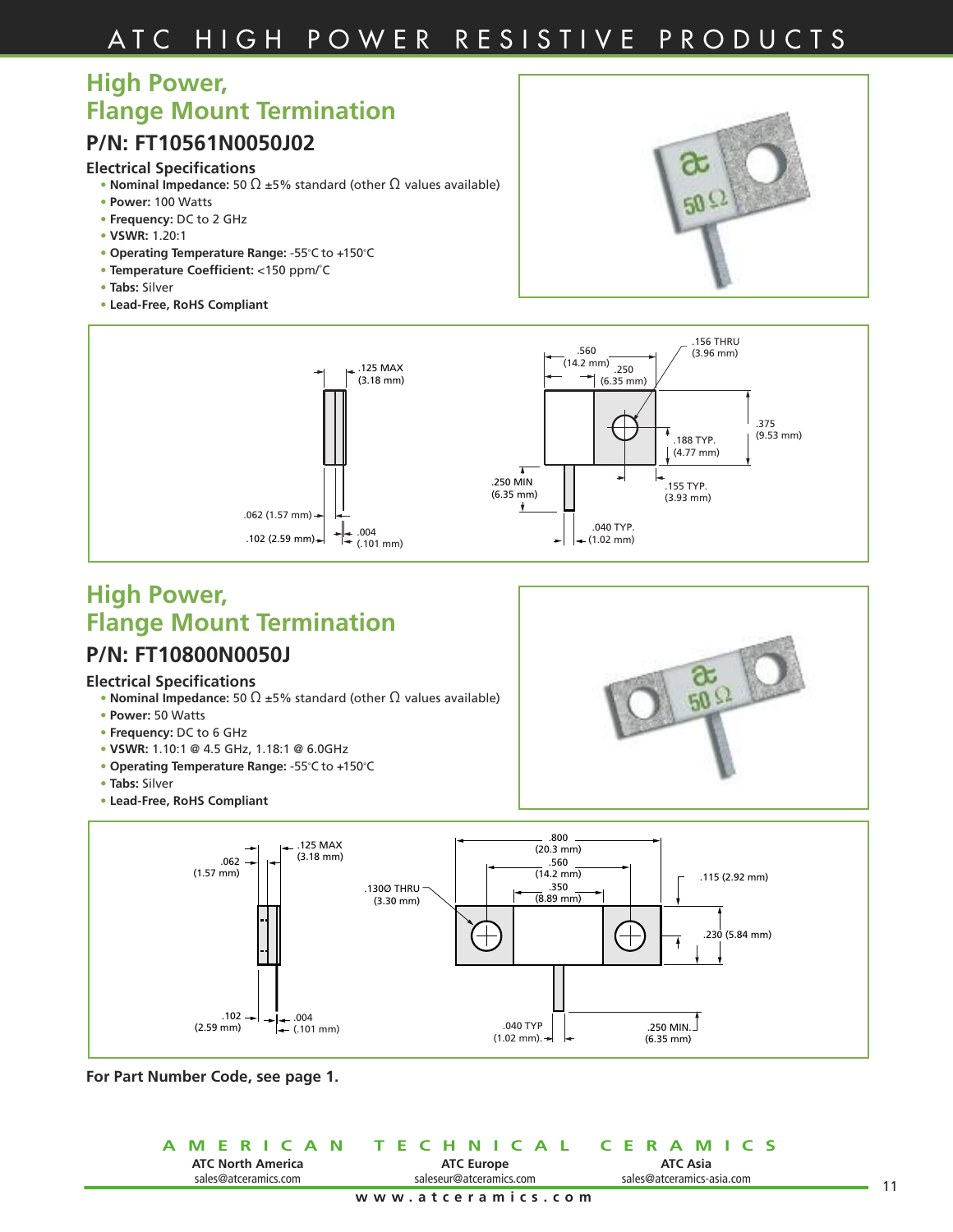# **High Power, Flange Mount Termination**

### **P/N: FT10800N0050J02**

#### **Electrical Specifications**

- **• Nominal Impedance:** 50 Ω ±5% standard (other Ω values available)
- **• Power:** 100 Watts
- **• Frequency:** DC to 6 GHz
- **• VSWR:** 1.10:1 @ 4.5 GHz, 1.20:1 @ 6.0GHz
- **• Operating Temperature Range:** -55˚C to +150˚C
- **• Temperature Coefficient:** <150 ppm/˚C
- **• Tabs:** Silver
- **• Lead-Free, RoHS Compliant**





# **High Power, Flange Mount Termination**

### **P/N: FT10870N0050J**

#### **Electrical Specifications**

- **• Nominal Impedance:** 50 Ω ±5% standard (other Ω values available)
- **• Power:** 100 Watts
- **• Frequency:** DC to 4.0 GHz
- **• VSWR:** 1.20:1
- **• Operating Temperature Range:** -55˚C to +150˚C
- **• Temperature Coefficient:** <150 ppm/˚C
- **• Tabs:** Silver
- **• Lead-Free, RoHS Compliant**





**For Part Number Code, see page 1.**

|                          | A MERICAN TECHNICAL CERAMICS |                           |
|--------------------------|------------------------------|---------------------------|
| <b>ATC North America</b> | <b>ATC Europe</b>            | <b>ATC Asia</b>           |
| sales@atceramics.com     | saleseur@atceramics.com      | sales@atceramics-asia.com |
|                          | www.atceramics.com           |                           |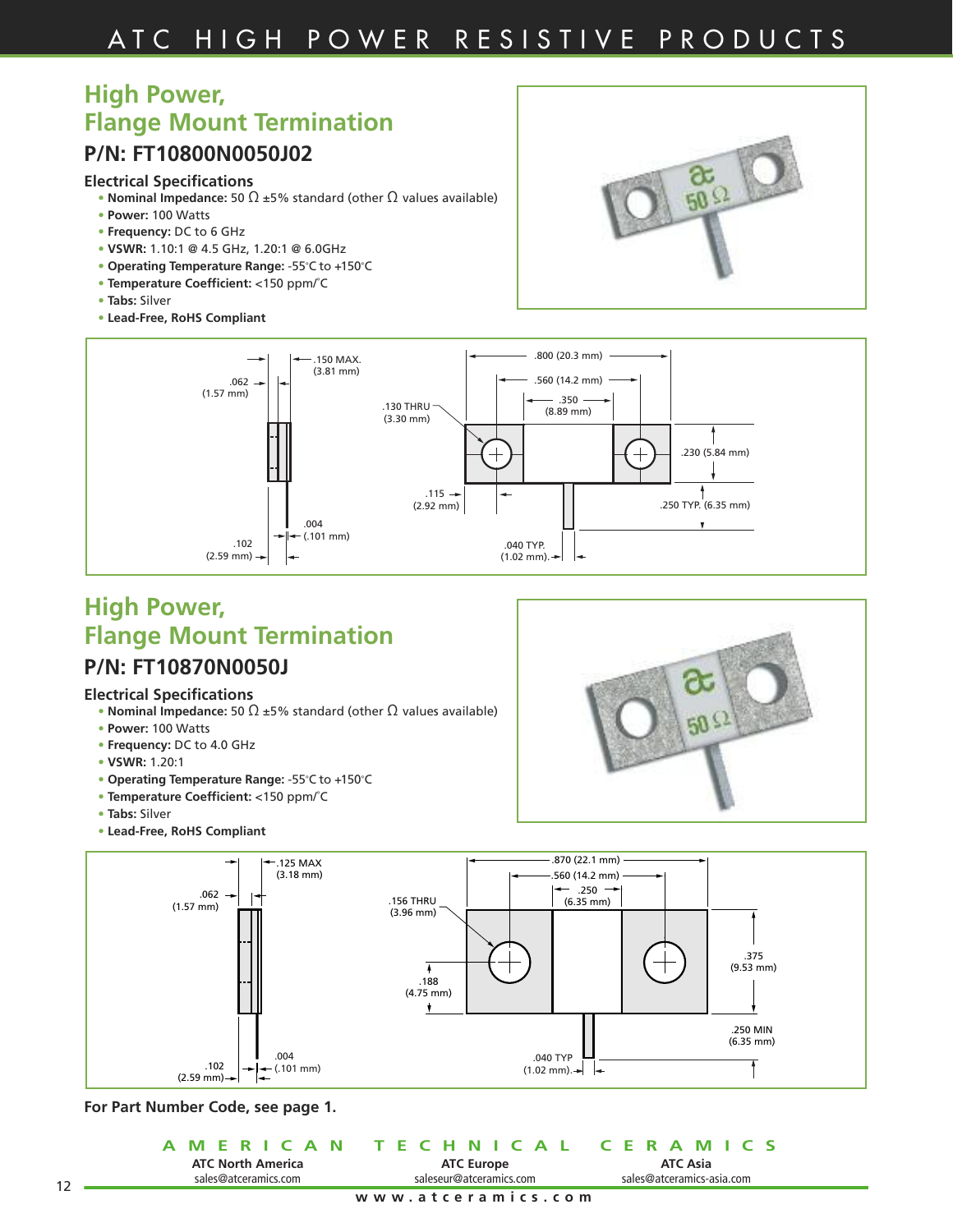# **High Power, Flange Mount Termination**

### **P/N: FT10870N0050J01**

#### **Electrical Specifications**

- **• Nominal Impedance:** 50 Ω ±5% standard (other Ω values available)
- **• Power:** 150 Watts
- **• Frequency:** DC to 1.1 GHz
- **• VSWR:** 1.15:1
- **• Operating Temperature Range:** -55˚C to +150˚C
- **• Temperature Coefficient:** <150 ppm/˚C
- **• Tabs:** Silver
- **• Lead-Free, RoHS Compliant**



50



# **High Power, Flange Mount Termination**

### **P/N: FT10870N0050J02**

#### **Electrical Specifications**

- **• Nominal Impedance:** 50 Ω ±5% standard (other Ω values available)
- **• Power:** 150 Watts
- **• Frequency:** DC to 4 GHz
- **• VSWR:** 1.20:1
- **• Operating Temperature Range:** -55˚C to +150˚C
- **• Temperature Coefficient:** <150 ppm/˚C
- **• Tabs:** Silver



|                          | A MERICAN TECHNICAL CERAMICS |                           |
|--------------------------|------------------------------|---------------------------|
| <b>ATC North America</b> | <b>ATC Europe</b>            | <b>ATC Asia</b>           |
| sales@atceramics.com     | saleseur@atceramics.com      | sales@atceramics-asia.com |
|                          | www.atceramics.com           |                           |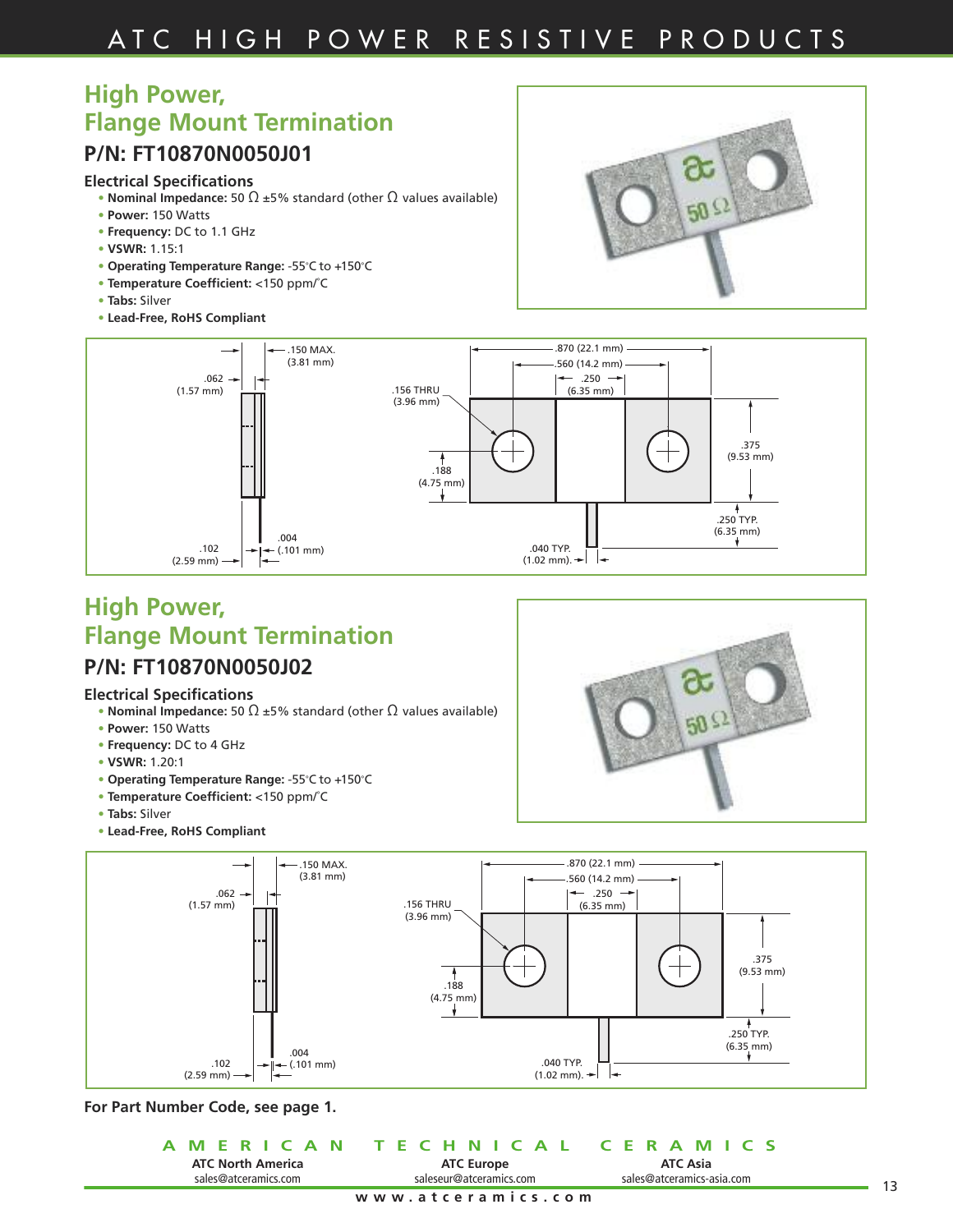### **High Power, Flange Mount Termination**

### **P/N: FT10870N0050J03**

#### **Electrical Specifications**

- **• Nominal Impedance:** 50 Ω ±5% standard (other Ω values available)
- **• Power:** 150 Watts
- **• Frequency:** DC to 4 GHz
- **• VSWR:** 1.25:1
- **• Operating Temperature Range:** -55˚C to +150˚C
- **• Temperature Coefficient:** <150 ppm/˚C
- **• Tabs:** Silver
- **• Lead-Free, RoHS Compliant**





# **High Power, Flange Mount Termination**

### **P/N: FT10975N0050JBK**

#### **Electrical Specifications**

- **• Nominal Impedance:** 50 Ω ±5% standard (other Ω values available)
- **• Power:** 200 Watts
- **• Frequency:** DC to 2.2 GHz
- **• VSWR:** 1.20:1 @ 2 GHz, 1.30:1 @ 2.2 GHz
- **• Operating Temperature Range:** -55˚C to +150˚C
- **• Temperature Coefficient:** <150 ppm/˚C
- **• Tabs:** Silver
- **• Lead-Free, RoHS Compliant**





#### **For Part Number Code, see page 1.**